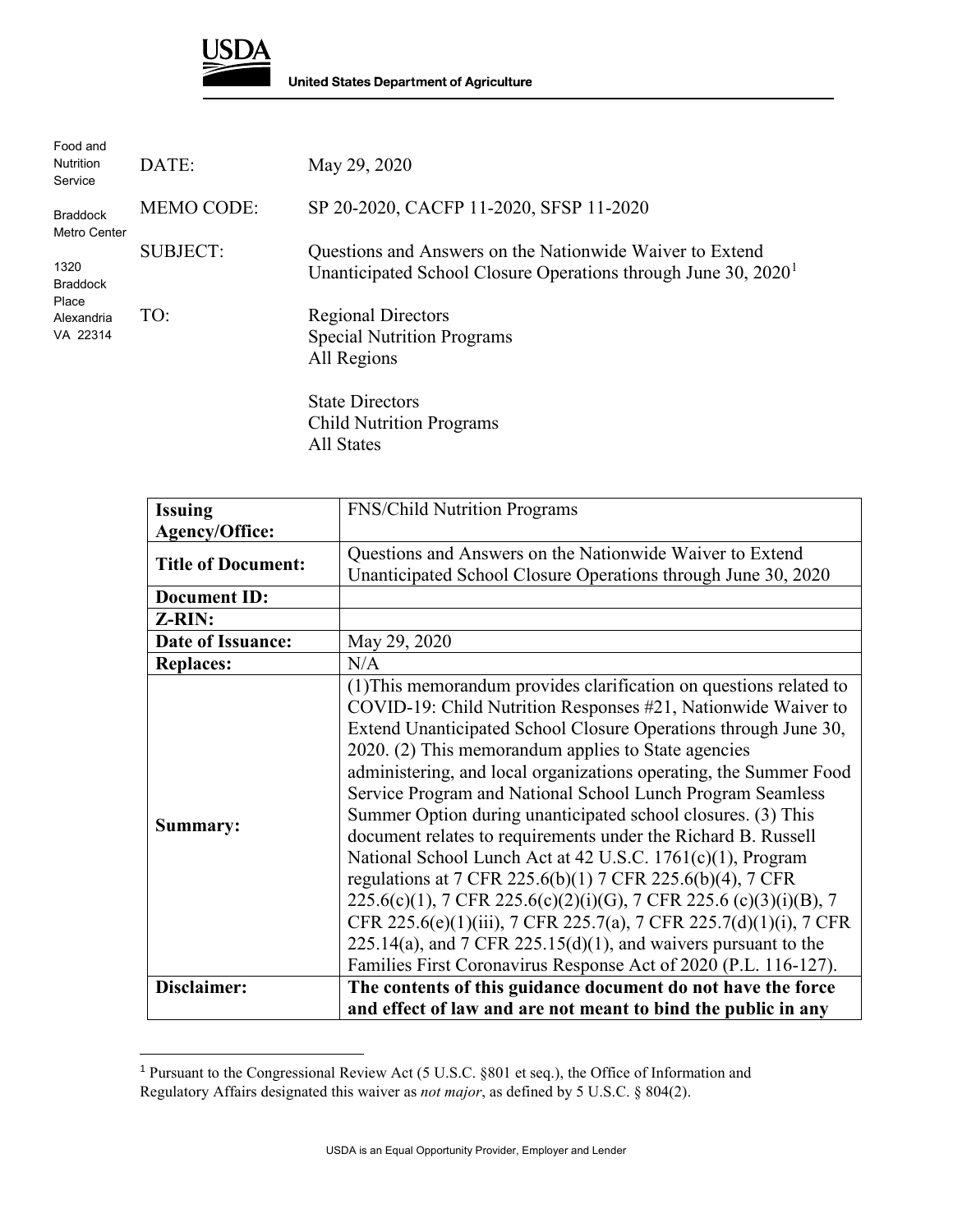| way. This document is intended only to provide clarity to the |
|---------------------------------------------------------------|
| public regarding existing requirements under the law or       |
| agency policies.                                              |

This memorandum includes questions and answers intended to provide clarification to State agencies and Program operators as they transition from unanticipated school closure operations to traditional Summer Food Service Program (SFSP) or National School Lunch Program Seamless Summer Option (SSO) operations. *COVID–19: Child Nutrition Response #21, Nationwide Waiver to Extend Unanticipated School Closure Operations through June 30, 2020* allows States and sponsors to continue their unanticipated school closure operations through June 30, 2020, using existing operational flexibilities for unanticipated closures in the SFSP regulations. This waiver also delays the June 15 deadline for sponsor applications for traditional summer operations in favor of a date determined by the State agency.

Pursuant to the Families First Coronavirus Response Act of 2020 (P.L. 116-127), and based on the exceptional circumstances of this public health emergency, the Food and Nutrition Service (FNS) has issued several Nationwide Waivers and has exercised existing statutory and regulatory authorities to support access to nutritious meals while minimizing potential exposure to the novel coronavirus. Additional information on the FNS Response to COVID—19 is available at [https:/www.fns.usda.gov/disaster/pandemic/covid-19.](https://www.fns.usda.gov/disaster/pandemic/covid-19)

FNS appreciates the exceptional effort of State agencies and local Program operators working to meet the nutritional needs of child and adult participants during a challenging time. State agencies are reminded to distribute this memorandum to Program operators immediately. Program operators should direct any questions concerning this guidance to their State agency. State agencies with questions should contact the appropriate FNS Regional Office.

Sincerely,

Original Signed

Angela M. Kline **Director** Policy and Program Development Division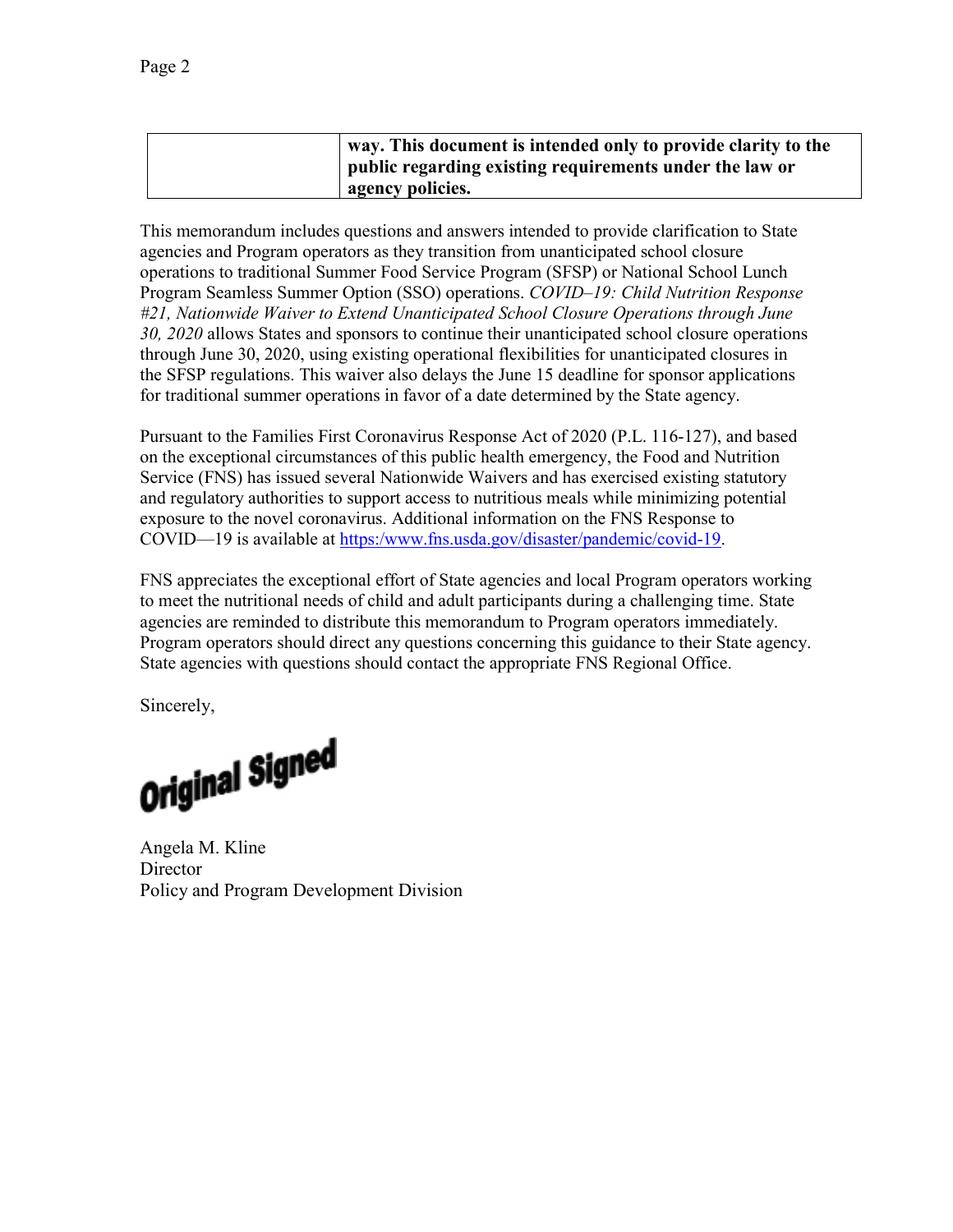# **Questions and Answers**

#### **1. What is the purpose of this nationwide waiver?**

This waiver is intended to allow State agencies the flexibilities they need to transition at their own pace from unanticipated school closure operations to traditional SFSP operations.

Specifically, this waiver assists State agencies and sponsors by extending the period during which they may operate unanticipated school closure operations. The National School Lunch Act and SFSP regulations specify that unanticipated school closure programs may only operate from October to April. This waiver allows States and sponsors to continue their unanticipated school closure operations through June 30, 2020, using existing operational flexibilities for unanticipated school closures in the SFSP regulations, described in Question #4.

This waiver also helps States and sponsors by delaying the June 15 deadline for sponsor applications for traditional summer operations in favor of a date determined by the State agency that takes into consideration their local conditions and administrative capabilities.

### **2. Are State agencies required to use this waiver?**

No, use of this waiver is optional. State agencies may begin their traditional summer operations on schedule or may delay them in favor of continued unanticipated school closure operations, whichever is most beneficial to them.

Similarly, State agencies are not required to delay application deadlines for sponsors; they may continue to adhere to the June 15 application deadline.

#### **3. How do State agencies utilize this waiver?**

As for all nationwide waivers, use of this waiver is optional for State agencies. State agencies that elect to participate in this waiver must inform their FNS Regional Office in writing. State agencies do not need to inform the Regional Office of each local Program operator that intends to participate under the waiver. States that elect to participate in the waiver should work quickly to provide guidance to Program operators on available operational flexibilities.

### **4. What specific allowances for unanticipated school closures are extended by this waiver?**

This waiver extends all existing regulatory flexibilities for sponsors operating SFSP during an unanticipated school closure, intended for use between October and April, until June 30, 2020. These allowances are: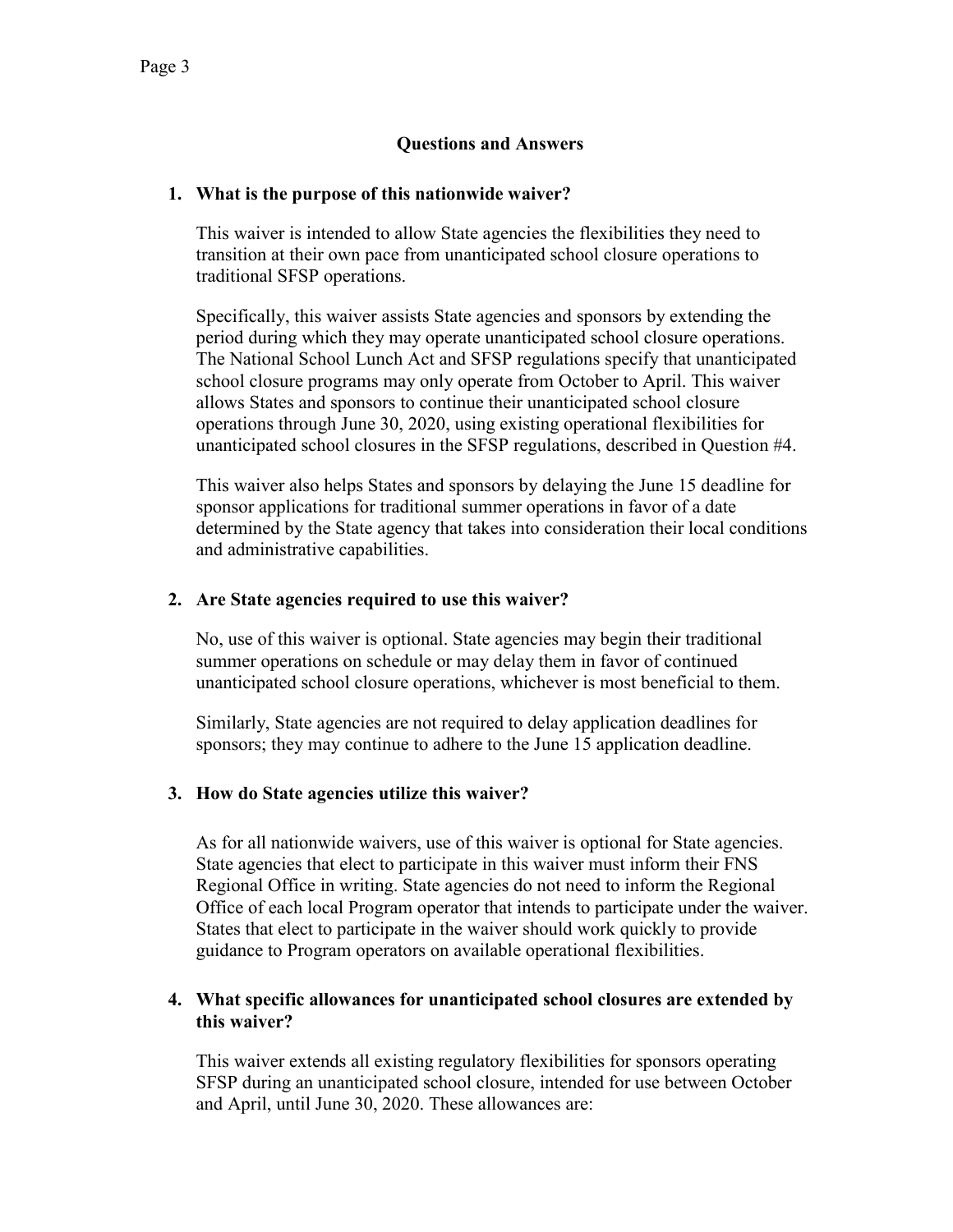$225.6(b)(4)$  - The State agency may approve a sponsor for participation during an unanticipated school closure, from October through April, without a prior application if the sponsor participated in the program at any time during the current year or in either of the prior two calendar years. This waiver extends the exemption from application approval to June 30, 2020.

 $225.6(c)(1)$  - Sponsors proposing to serve an area affected by an unanticipated school closure during the period from October through April may be exempt, at the discretion of the State agency, from submitting a new application if they have participated in the program at any time during the current year or in either of the prior two calendar years. This waiver extends the exemption from application submission to June 30, 2020.

 $225.6(c)(2)(i)(G)$  and  $225.6(c)(3)(i)(B)$  - For sites that a sponsor proposes to serve during an unanticipated school closure during the period from October through April, any site which has participated in the Program at any time during the current year or in either of the prior two calendar years shall be considered eligible without new area eligibility documentation. This waiver extends the exemption from area eligibility documentation to June 30, 2020.

 $225.6(e)(1)(iii)$  - Sponsors with a State-sponsor agreement to operate a nonprofit food service during the period from October through April for unanticipated school closures may continue operating under the agreement through June 30, 2020.

225.7(a) - State agencies are not required to conduct training for sponsors operating the Program during unanticipated school closures during the period from October through April. This waiver extends the exemption from training to June 30, 2020.

 $225.7(d)(1)(i)$  - Pre-approval visits of sponsors proposing to operate the Program during unanticipated school closures during the period from October through April may be conducted at the discretion of the State agency. This waiver extends the exemption of pre-approval site visits to June 30, 2020.

225.14(a) - Sponsors proposing to operate a site during an unanticipated school closure during the period from October through April may be exempt, at the discretion of the State agency, from submitting a new application if they have participated in the Program at any time during the current year or in either of the prior two calendar years. This waiver extends the application submission exemption to June 30, 2020.

 $225.15(d)(1)$  - The State agency may waive sponsor training requirements for operation of the Program during unanticipated school closures during the period from October through April. This waiver extends the exemption from training requirements to June 30, 2020.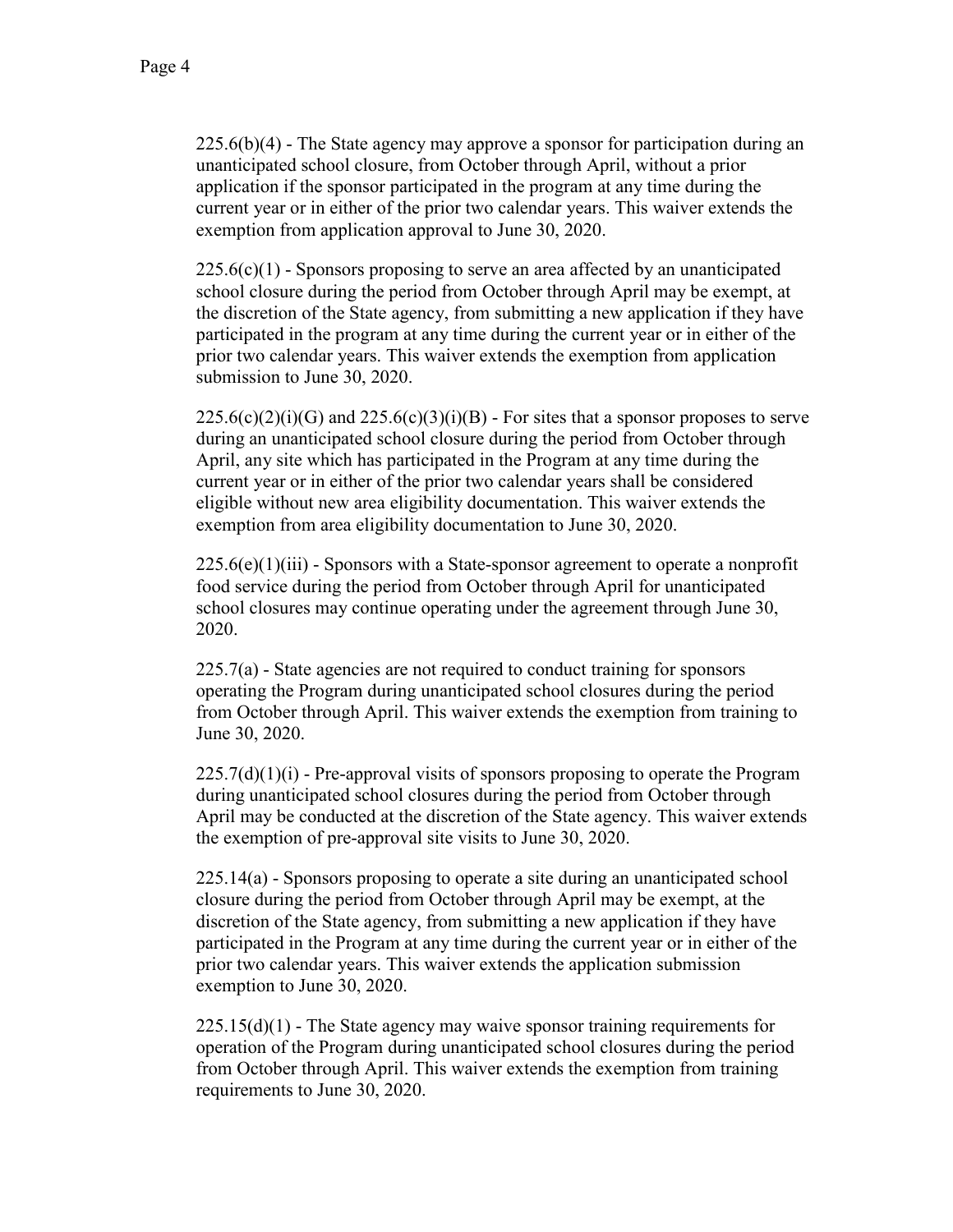# **5. What new flexibilities does this waiver provide?**

The nationwide waiver waives the June 15 sponsor application deadline at  $225.6(b)(1)$ , allowing each State agency to establish a later deadline, if necessary, for Program application submission. The waiver does not exempt sponsors from application submission altogether, nor does it exempt the State agency from processing sponsor applications. With new sponsors joining the unanticipated school closures effort and with traditional SFSP sponsors returning for the summer, State agencies may find that an extended application submission deadline provides a good opportunity for sponsors and the State to revisit their plans and reset their operations.

## **6. The waiver states that, "the intent of this waiver is to allow State agencies to permit Program operators to operate under current unanticipated school closure requirements (regardless of their current closure status) for the duration of this waiver." What does "regardless of their current closure status" mean?**

This waiver is meant to allow participating school districts to continue to operate under unanticipated school closures until June 30, regardless of when their planned school year was going to end. This is consistent with the statutory definition of a school year in Section 12 of the Richard B. Russell National School Lunch Act (U.S.C. 1760 (d)(6)) and provides a consistent application of this term in this unprecedented school year.

## **7. How does this waiver impact CACFP At-Risk afterschool programs?**

CACFP At-Risk afterschool programs may choose to end At-Risk operations at the end of the planned school year, or continue to operate under this waiver until June 30. Once the State or school district transitions to traditional SFSP, At-Risk operations will cease. At-Risk afterschool programs can only operate during the school year; therefore, At-Risk and traditional SFSP cannot operate at the same time. However, At-Risk programs can choose to operate as SFSP sponsors or sites if eligible and approved by the State agency.

### **8. Do the other nationwide waivers continue to apply once the transition is made to traditional SFSP/SSO?**

Yes. The policy flexibilities offered by the collective nationwide waivers for COVID-19 operations continue to apply after Program operators transition to traditional SFSP or SSO operations. FNS will continue to assess conditions and will consider extensions of the nationwide waivers if the need for policy flexibilities continues.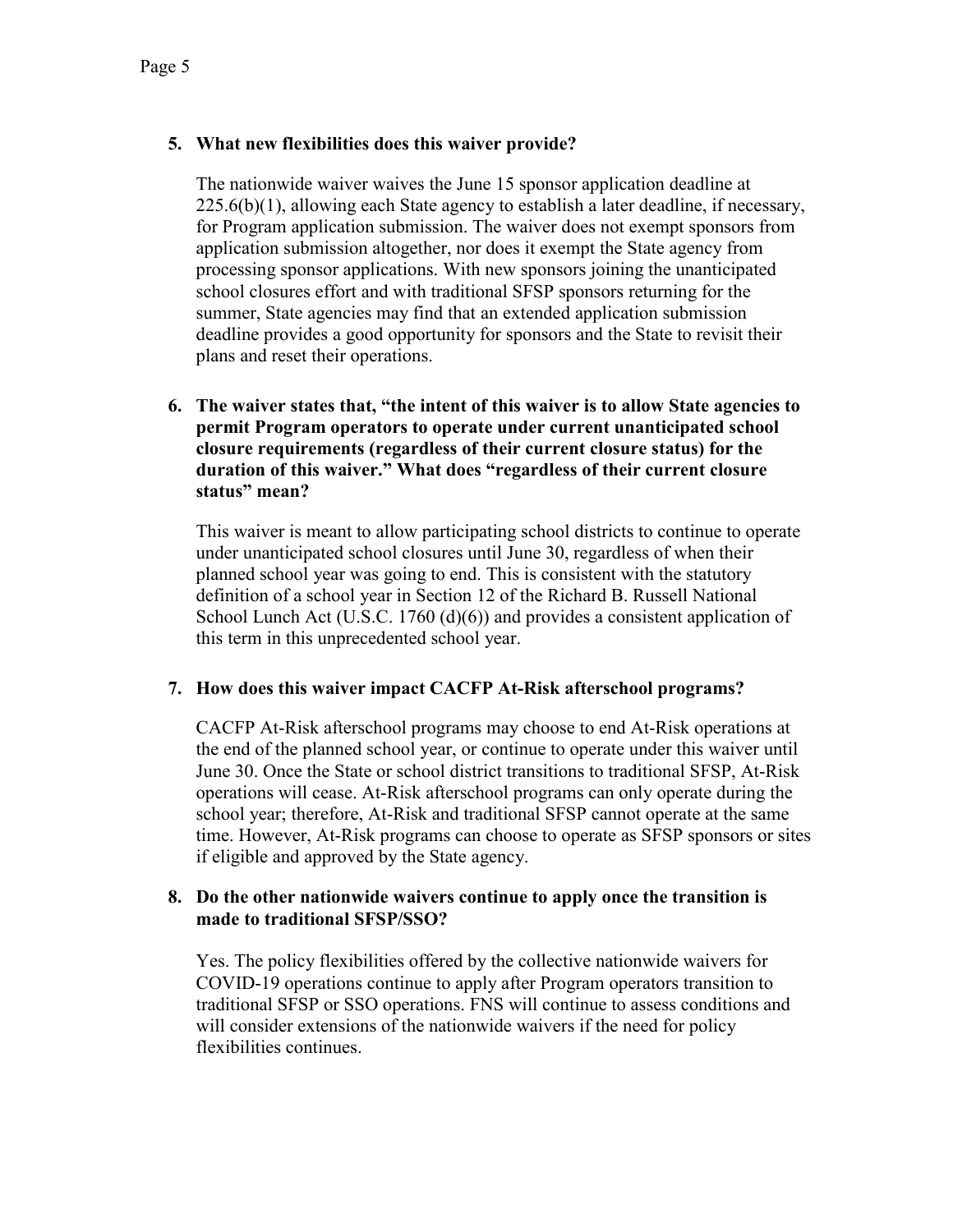**9.** *COVID-19 Summer Food Service Program (SFSP) and Seamless Summer Option (SSO) Meal Delivery Using Existing Authority***, March 9, 2020, allows school food authorities (SFAs) to serve non-congregate meals via home meal delivery. May SFSP sponsors that are not SFAs also serve non-congregate meals via meal delivery?**

Yes. Community organizations that sponsor SFSP may serve non-congregate meals via meal delivery. If a community organization determines there is a need and it is logistically feasible to deliver meals directly to homes, it may do so with State agency approval, adherence to all Federal confidentiality requirements, and with State election of all necessary Federal waiver approvals. Delivery could be completed by mail or delivery service, or be hand-delivered by the sponsor's staff, volunteers, or others.

Sponsors that are not working in coordination with an SFA will not have access to school rosters of eligible children. For that reason, these sponsors must develop a method of notifying households in an area-eligible community that SFSP meals are available to all children who request them. These sponsors must also develop a method for households to provide written consent to initiate meal delivery, to confirm the household's current contact information and delivery location, and to confirm the number of children in the household that require meals. Households also must have a way of notifying the sponsor of the need for individual substitutions due to medical or other special dietary needs.

All other requirements for meal delivery in *COVID-19 Summer Food Service Program (SFSP) and Seamless Summer Option (SSO) Meal Delivery Using Existing Authority, Questions and Answers* apply. For complete information, see [https://www.fns.usda.gov/sfsp/covid-19/covid-19-meal-delivery#QA.](https://www.fns.usda.gov/sfsp/covid-19/covid-19-meal-delivery#QA)

### **10. For both SFAs and non-SFA (community organization) sponsors serving non-congregate meals via home meal delivery models that utilize bus routes or mobile meal routes, should each stop be considered an SFSP site? Do they have to adhere to site requirements for a mobile meal service?**

No. When performing home delivery of SFSP meals for a COVID-19 food service, even though the meals may be delivered via a school bus route or a mobile meal route normally used for SFSP congregate meal service in the summer months, each home would not be considered a site. Therefore, the SFSP site requirements, including site approval by the State agency, do not apply. Instead, the SFSP sponsor should ensure that the operation adheres to requirements for home meal delivery in *COVID-19 SFSP and Seamless Summer Option Meal Delivery Using Existing Authority*, March 9, 2020, at [https://www.fns.usda.gov/sfsp/covid-19-meal-delivery.](https://www.fns.usda.gov/sfsp/covid-19-meal-delivery)